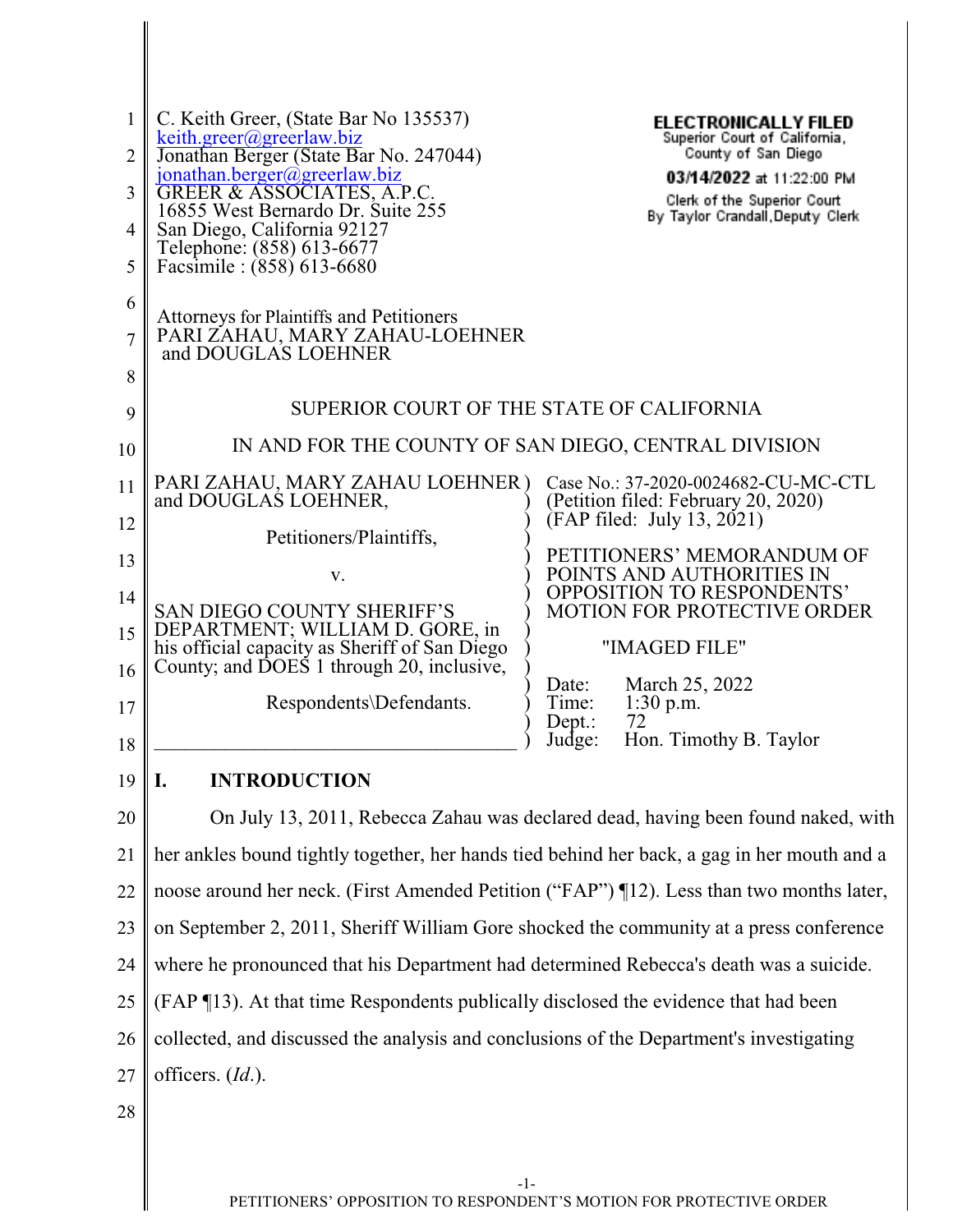1 2 3 4 5 6 On October 27, 2011, in response to Petitioners' demand under the California Public Records Act ("CPRA") for the Sheriff's investigation files, the Sheriff responded by giving Petitioners a large volume of documents, along with a letter from Robert Faigin, the Sheriff's Director of Legal Affairs, confirming that the Department was "not merely releasing the information required by statute*, but releasing the complete investigative file.*" (FAP ¶16, Exhibit G, at pg. 150-51; Faigin Decl., Ex. A).

7 8 9 10 11 Based on the Mr. Faigin's letter attesting that the "complete investigative file" was being produced, which was served concurrently with the allegedly "complete investigative file," Petitioners assert that the Department expressly waived any and all rights to withhold documents it otherwise might have had under Government Code §6254(f), i.e., "files that reflect the analysis or conclusions of the investigating officers." (FAP ¶17).

12 13 14 15 16 On April 4, 2018, after reviewing all the evidence collected by the Sheriff, and hearing testimony from Sheriff Department officers involved in the investigation, a civil jury in the wrongful death action filed by Rebecca's family, found Adam Shacknai, the brother of Rebecca's multi-millionaire pharmaceutical tycoon boyfriend, Jonah Shacknai, liable for Rebecca's death. (FAP ¶14).

17 18 19 20 21 22 On April 16, 2018, after initially stating that he stood by his decision that Rebecca committed suicide, Sheriff Gore publicly stated that he would reopen the investigation in light of the jury's verdict, but that the investigation would not be completed until after the upcoming election. (FAP ¶19). During the course of his campaign for reelection, Sheriff Gore made numerous public comments designed to convince the public that he was actually reopening the investigation. (FAP ¶20).

23 24 25 26 27 28 However, Petitioners allege that this lie was part of a cleverly orchestrated deception designed to delay public scrutiny of the Sheriff's botched, or even worse, corrupted, investigation regarding Rebecca's death, until after the election. Petitioners further allege that in fact Sheriff Gore was not having the matter reexamined by an "independent" group of three officers. (*Id.*) Rather, his instructions to the "team" of officers were so restrictive that it would be virtually impossible for the team to do anything other than support Sheriff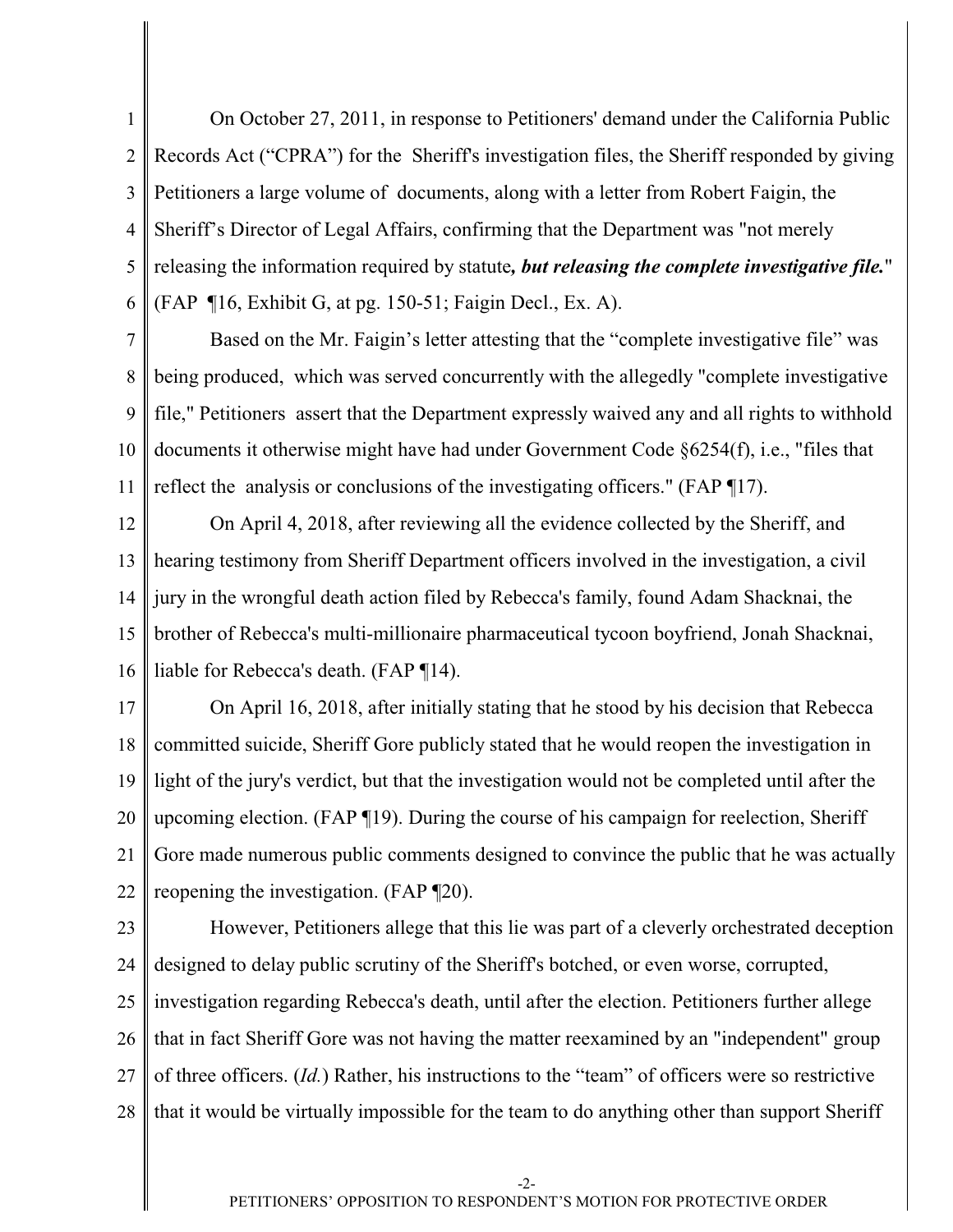1 2 3 4 Gore's initial determination. (FAP ¶¶20-22). Petitioners allege that the instructions from Sheriff Gore to the "independent panel" are not part of the investigative file as they do not "reflect the analysis or conclusions of the investigating officers," and therefor should be produced. (See Government Code §6254(f)). (FAP ¶34 and ¶45).

5 6 7 8 9 10 11 Moreover, since Sheriff Gore publicly disclosed his instructions regarding the "reopened investigation" to the "independent panel" on numerous occasions, (*Id.*), there is no basis for withholding documents reflecting these same instructions. And the only reason for the Sheriff to fight a request for disclosure of his instructions is because they will expose his misrepresentations to Rebecca's family and reveal the fraud he has perpetrated on the public, because the actual instructions he gave the so-called "review panel" are very different from what he led the public to believe.

## 12

#### **II. ISSUES PRESENTED**

13 14 15 16 17 18 19 20 This Petition raises issues regarding: (1) Whether documents reflecting the actual instructions that Sheriff Gore gave to the officers involved in the second review of the Zahau matter fall within the definition of ". . . investigatory or security files complied by any other state or local agency for correctional, law enforcement, or licensing purposes " set forth in Govt. Code  $\S$  6254(f), and are thus exempt from public disclosure, and if so: (2) Whether Sheriff Gore publishing these instructions to the public on multiple occasions results in any exemption being waived in favor of the public's right to records necessary to determine if elected officials are being honest, as proscribed in the CPRA.

21 22 23 24 This matter also raises the issue of whether the Sheriff's Department expressly stating to the Petitioners that the Department was "releasing the complete investigative file" to them, results in a waiver of any exemption the "investigative file" had under Govt. Code § 6254(f). (See, Decl. of Robert Faigin, Ex. A (10/27/11 letter to Petitioners' attorney)).

25 26 27 28 In order to make a determination of these issues, the Court will need to have a sufficient factual background regarding the documents that are retained by the Sheriff as part of the "investigatory files" for the two Zahau investigations, what documents are retained that relate to the investigation but are not classified as part of the "investigation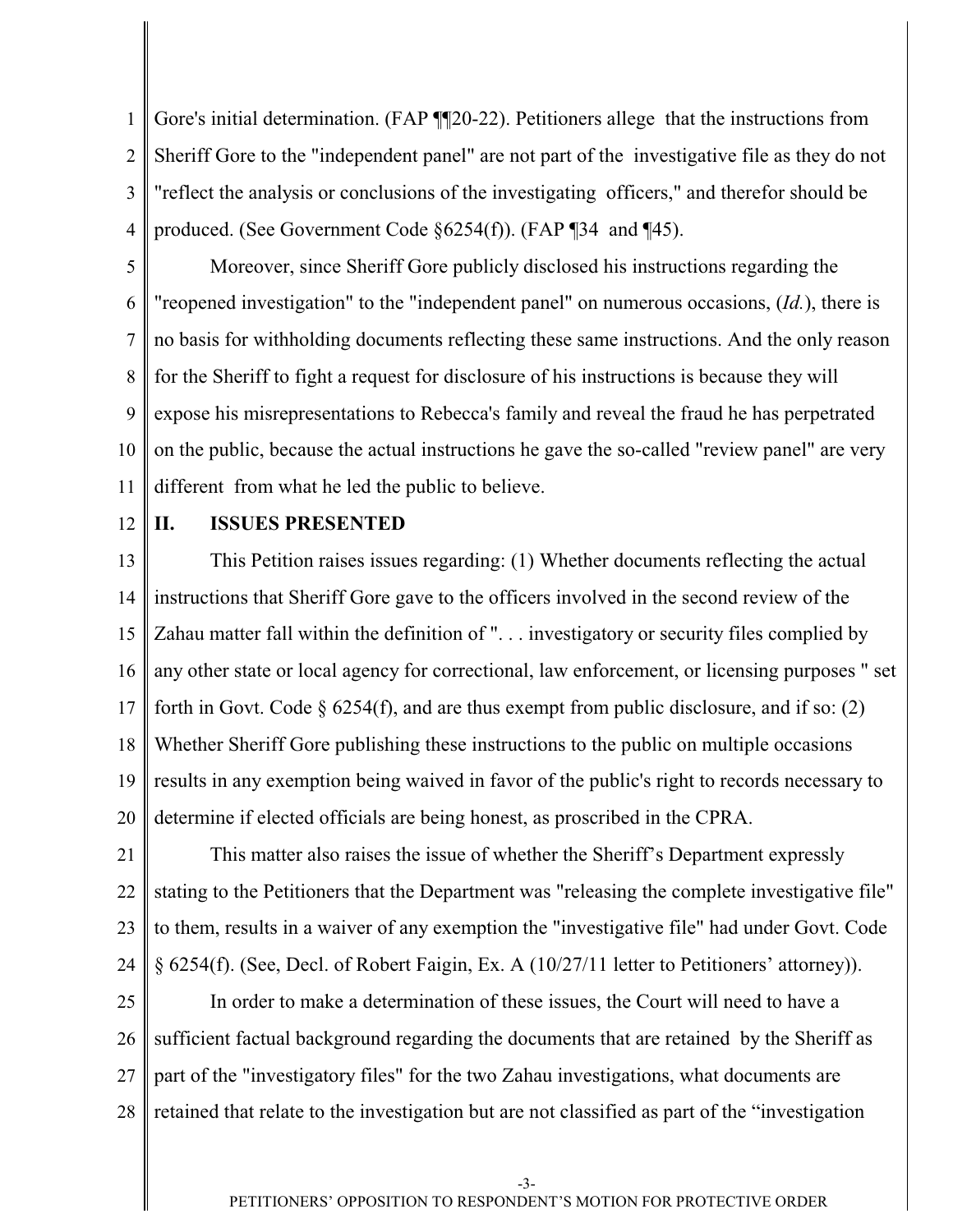1 2 3 4 5 6 7 8 file," and because Sheriff Gore's instructions to the team on the alleged "reexamination" of Rebecca's death were oral, what documents exist that reflect the substance of Sheriff Gore's instructions. Thus, Petitioners have noticed the depositions of the persons most knowledgeable about the Sheriff's document retention and destruction policies as they pertain to documents relating to the investigation and "reinvestigation" of Rebecca's death, and the Deposition of the person with most knowledge about Sheriff Gore's instructions that were given to the reexamination team, and where these instructions appear in relevant documents, i.e., Sheriff Gore.

9

#### **III. LEGAL STANDARD FOR PROTECTIVE ORDERS**

10 11 12 13 14 15 An order denying the taking of a deposition is the ultimate in protective orders, and situations will seldom arise where an order that the deposition shall not be taken will be appropriate. *Beverly Hills Nat. Bank & Trust Co. v. Superior Court* (1961) 195 Cal.App.2d 861. The party objecting to the taking of the deposition has the burden of showing good cause for such an order. *Id.*, see also *Department of Health Services v. Superior Court* (1980), 104 Cal.App.3d 80.

16

### **III. APPLICATION OF THE CALIFORNIA PUBLIC RECORDS ACT**

17 18 19 20 21 22 23 24 25 The California Public Records Act ("CPRA") is designed to hold government accountable through transparency by virtue of access to information. (Gov't Code §6250 et seq.; *Rackauckas v. Superior Court* (2002) 104 Cal.App.4th 169, 173). Thus, the CPRA embodies a strong policy in favor of disclosing public records. *California State University, Fresno Assn., Inc. v. Superior Court* (2001) 90 Cal.App.4th 810, 831; *Rogers v. Superior Court* (1993) 19 Cal.App.4th 469, 476. To support this policy, agency records must be disclosed unless they come within a specific disclosure exemption. (*Id.*, at p. 831). Moreover, these exemptions are to be construed narrowly. (*Id.*); *City of San Jose v. Superior Court* (1999) 74 Cal.App.4th 1008, 1018).

26 27 As discussed below, Respondents' refusal to produce documents in this matter is exactly the type of circumstance that the CPRA is designed to address.

28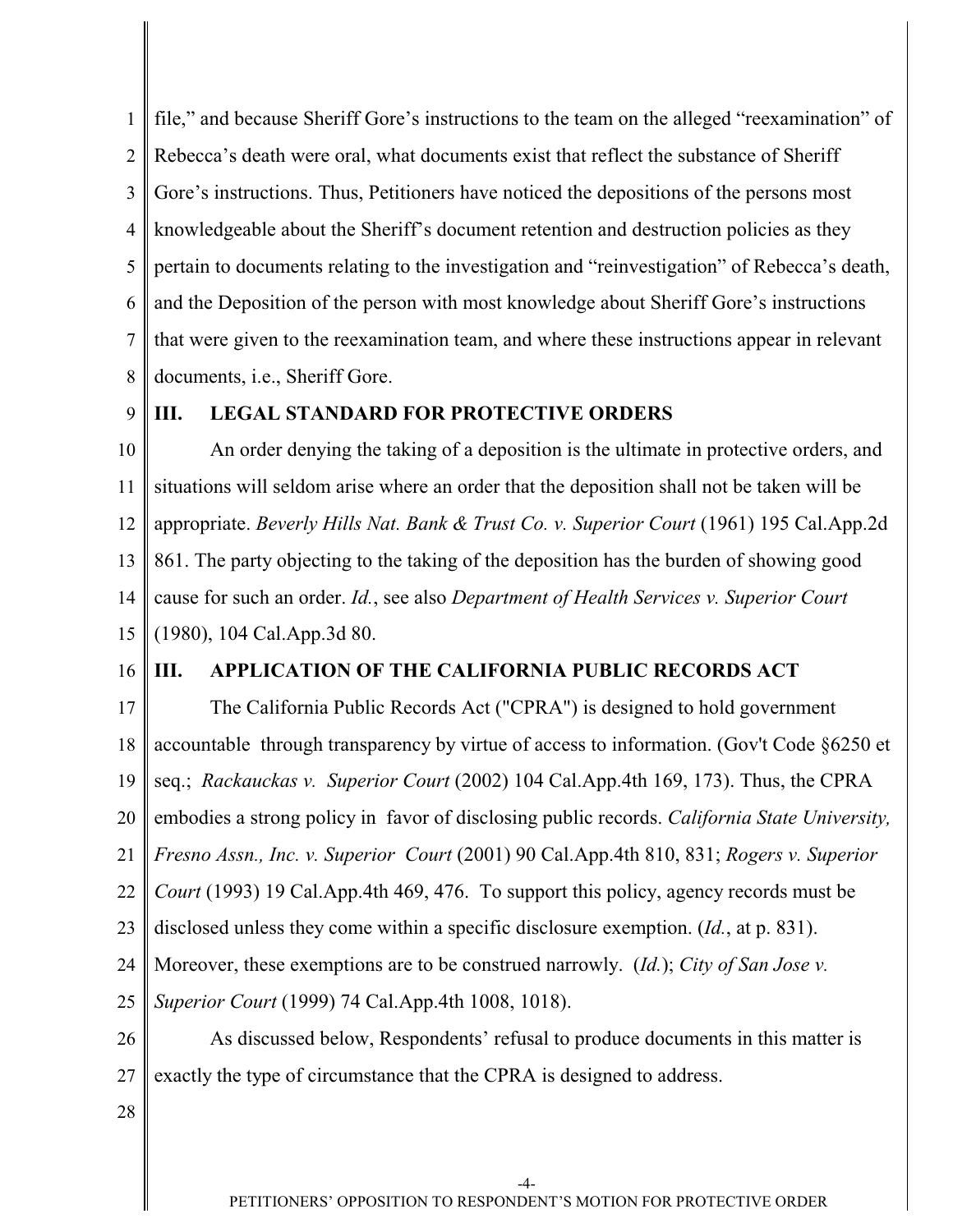1 2

# **IV. THE COUNTY WAIVED THE RIGHT TO WITHHOLD PRODUCTION OF THE INITIAL INVESTIGATION FILE**

3 4 5 6 7 8 9 To support a finding of waiver, there must be an existing right, actual or constructive knowledge of the right's existence, and either an actual intention to relinquish it or conduct so inconsistent with any intent to enforce the right as to induce a reasonable belief that it has been relinquished. (*In re Marriage of Paboojian* (1987) 189 Cal.App.3d 1434, 1437, 235; *Rubin v. Los Angeles Fed. Sav. & Loan Assn.* (1984) 159 Cal.App.3d 292, 298, 205 Cal.Rptr. 455.). The existence or non-existence of a waiver generally involves issues of fact. (*Id.,* at 1438-39).

10 11 12 13 14 15 16 17 18 19 20 21 22 Here, the Respondent is clearly aware it had the right to withhold parts of the initial investigative file. The October 27, 2011 letter from the Department to Petitioners discusses the exemption, in detail. (FAP ¶16, quoting Exhibit G, pg 150-51; Faigin Decl., Ex. A). After noting that, "Law enforcement investigatory records in California are exempt from mandatory disclosure under the California Public Records Act . . ." thus acknowledging the "right" to withhold documents, the Department states that: *"The Sheriff's Department is complying with this requirement not merely by releasing the information required by statute, but by releasing the complete investigative file*." (FAP ¶16, at 4:23-5:5, quoting Exhibit G, at pg. 153(emphasis added). The Sheriff's written statement is clearly sufficient to make it a question of fact as to the Sheriff's "actual intention to relinquish" the exemption, or alternatively, to constitute "conduct so inconsistent with any intent to enforce the right" as to induce a reasonable belief that it has been relinquished. ( See, *In re Marriage of Paboojian, supra*, 189 Cal.App.3d at 1437.

23

24 25 26 27 28 Moreover, a review of the Declaration of Robert Faigin attached as Exhibit D to Mr. Deak's Declaration, confirms at paragraph 2 that in October 2011 the Sheriff released "the entire investigative file" to Petitioners. In the next paragraph Mr. Faigin states that he did not intend to waive any exemption, however, it is clear from the terms of the letter and his declaration that the Sheriff was expressing his intent to not waive the exemption as to third parties, not as to Petitioners. To the contrary, he allegedly gave the "entire investigative

-5-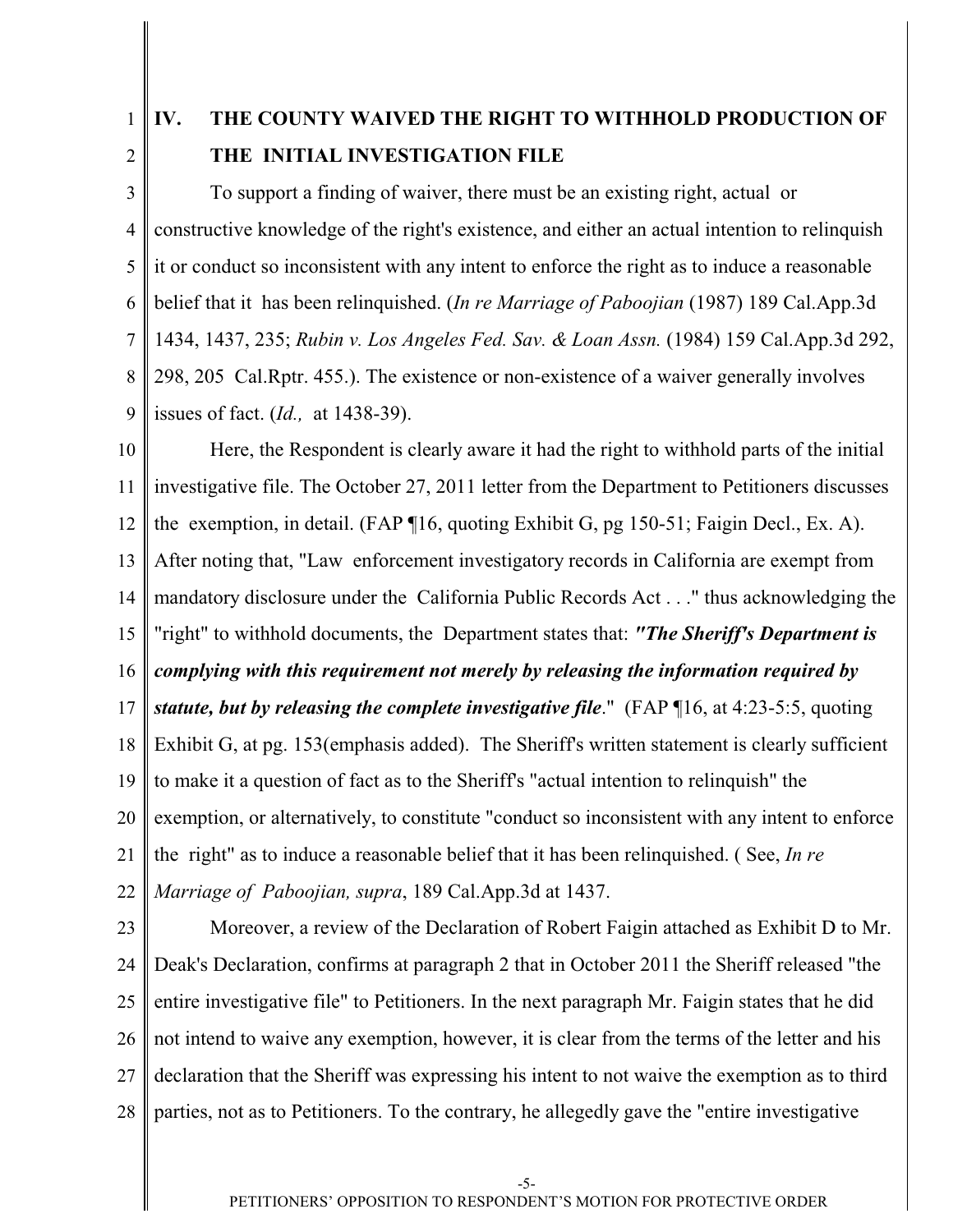1 2 file" to Petitioners (Faigin Decl., at 2:4-8). Giving the documents to Petitioners *ipso facto* waived the disclosure exemption as to them.

3 4 5 6 7 8 9 10 11 12 That said, Mr. Faigin later states that the Sheriff never intended to "waive any exemption or privilege that allowed the Sheriff to withhold any record related to the Zahau Investigation, including any record *that was or was not disclosed* per the Bremner Letter as part of the "investigative file."' (*Id.*, at 3:11-16 (emphasis added). So was the whole investigative file disclosed or not disclosed? Contrary to Respondents' argument that Mr. Faigin's declaration is made in good faith and answers all the questions necessary for the Court to make a decision, the circular argument in Mr. Faigin's declaration shows why it is necessary to further ferret out what documents have been retained regarding the Zahau investigation in order to compare them with what was given to Petitioners, and thus determine what is part of the "investigatory file" and what is not.

13 14 15 16 17 18 19 20 21 22 23 24 25 Petitioners have asked the Sheriff to produce correspondence between officers involved in the initial investigation and all interdepartmental memoranda, detective notes and detective workbooks, (FAP ¶27, Ex. B), and records in the initial investigation reflecting why the Sheriff did not endeavor to obtain the cell phone records of Adam Shacknai (i.e., the individual whom the civil jury found responsible for Rebecca's death), (FAP ¶¶27 and 29, Ex. B and D). These records are either part of the investigative records for the initial investigation for which the exemption has been waived, or they are not part of the investigative files and thus, again, not exempt. Either way, the Court can't decide how to treat any of the records from the initial investigation that were not included in the "complete investigative file" given to Petitioners until their existence is confirmed, as well as why they were not produced. Thus, discovery by way of deposition is now necessary to determine whether the documents Petitioners request exist, and how they are classified by Respondents.

26 27 28 Sheriff Gore's multiple statements to Rebecca Zahau's family and the public are also either not exempt, or the exemption has been waived by prior publication, such as the following comment the Department made at the December 6, 2018 press conference: "The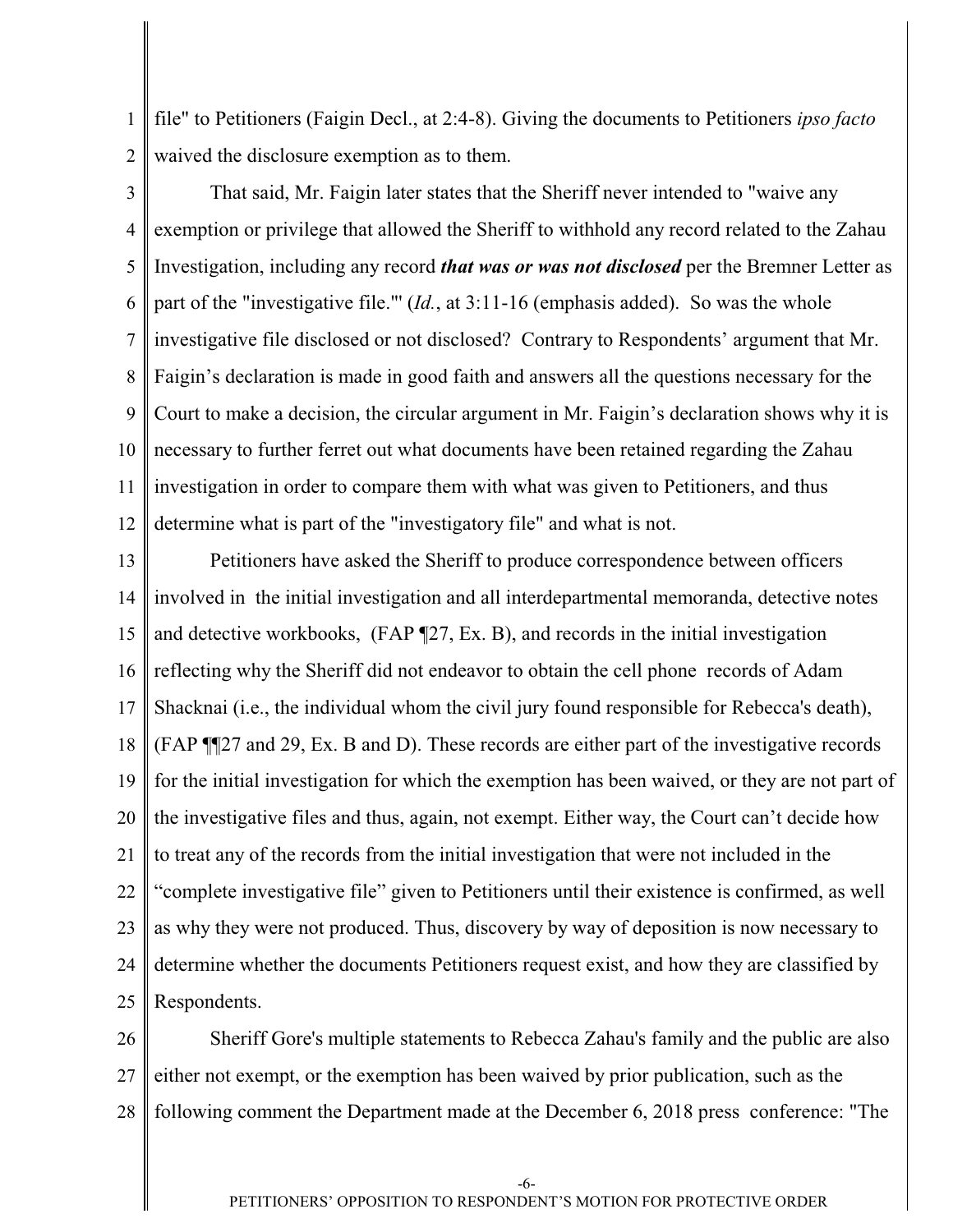1 2 3 4 5 6 Sheriff's Department created a review team and conducted a fresh assessment of the case. They reevaluated existing evidence with a fresh perspective and explored theories raised during the recent civil trial." (FAP Exhibit F, pg. 00010)(Emphasis added). At this time all that Petitioners are seeking as to the reopened investigation are documents reflecting the instructions that Sheriff Gore gave to the "review team," allegedly charged to conduct a "fresh assessment" and reevaluate existing evidence."

7 8 9 10 11 12 13 14 15 16 Although, as argued below, Petitioners contend that these instructions do not fall under the §6254(f) exemption, if they did, such protection was waived by the Sheriff publicly disclosing what the "review team" was allegedly instructed to do, on multiple occasions. Such publications show that Sheriff Gore clearly either wanted to convince the public that the Department was performing a fresh investigation, or at a minimum acted in a manner so inconsistent with any intent to keep what the "review team" was doing secret, so as to induce a reasonable belief that any right to secrecy over what the team was doing had been relinquished. (See, *In re Marriage of Paboojian, supra*, 189 Cal.App.3d at 1437). Accordingly, any exemption to production of documents relating to his instructions to the "review team" have been waived.

17 18 **V. THE INSTRUCTIONS SHERIFF GORE GAVE TO OFFICERS REGARDING THE ALLEGEDLY REOPENED INVESTIGATION DO NOT FALL UNDER THE PROTECTION OF GOV'T CODE §6254(f)** 

19 20 21 22 23 24 25 26 27 Although, as argued above, Petitioners submit that if any exemption attached to Sheriff Gore's instructions to the "review team, the exemption was waive by virtue of the Sheriff publishing his instructions to the "review team" on numerous occasions, Petitioners further assert that such instructions are not protected from disclosure under Gov't Code §6254(f) because they do not constitute "that portion of those investigative files that reflects the analysis or conclusions of the investigating officer." Rather, these instructions would necessarily have been given before any analysis had even started, and thus well before any "conclusions of the investigating officer(s)" had been made. All that Petitioners are asking for regarding these instructions is documentation to

28 confirm that what Sheriff Gore advised the "review team" to do is consistent with what he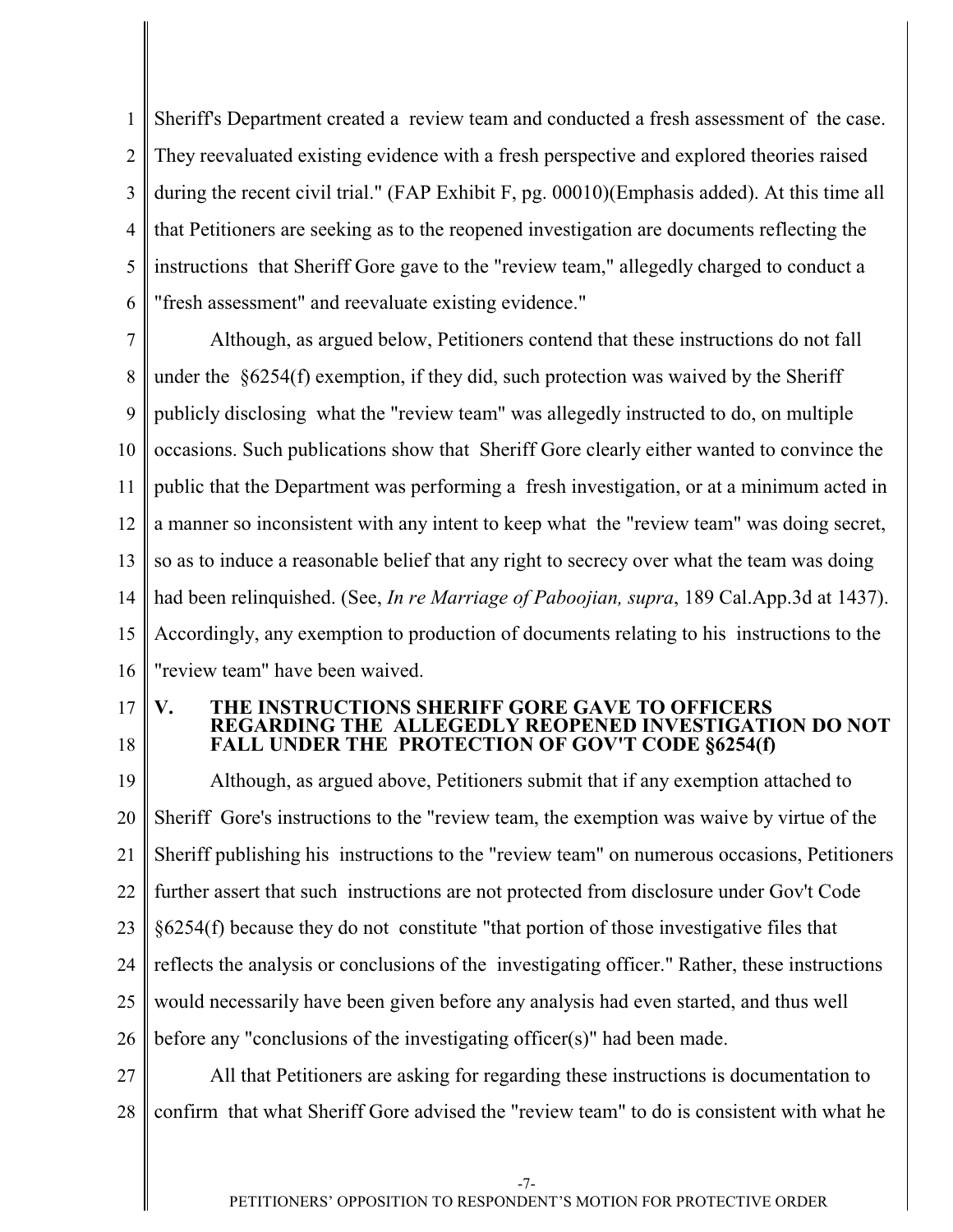1 2 3 4 told the public they were doing. As alleged in the FAP, Petitioners believe that Sheriff Gore's statements to the public were intended to make the public believe that he was reopening the investigation, when in fact these representations were intentionally deceptive and cleverly orchestrated to hide Sheriff

5 6 7 8 9 Gore's true intention and plan, which was to give lip service to the investigation while putting constraints on the "review team" that were so stringent they could not do anything other than support Gore's prior decision. (FAP ¶¶20 and 34). This is precisely the type of circumstance that the CPRA was enacted to address. *(Marken v. Santa Monica-Malibu Unified School Dist.* (2012) 202 Cal.App.4th 1250, 1271-72 (the CPRA

10 promotes the "strong public policy supporting transparency in government).

11 12 13 14 15 16 17 18 19 20 It should also be noted that courts will not generally support a party using privilege from disclosure as both a shield and a sword. (See, *Ford v. City of Los Angeles* (2020) 47 Cal.App.5th 277, 286; *People ex rel. Hererra v. Stender* (2012) 212 Cal.App.4th 614, as modified (2013)). Here, Sheriff Gore disclosed documents otherwise protected from disclosure under §6254(f) that supported the Department's controversial decision that Rebecca committed suicide, and now appears to be hiding incriminating documents undermining his decision based on §6254(f) protection. He also misrepresented his instructions to the reexamination team and then interposed exemption from disclosure to hide the truth. Although this matter does not involve an attorney-client privilege where this doctrine typically applies, the public policy concerns it raises are just as pertinent here.

21 22 23 24 25 26 27 In his Declaration, Sheriff Gore admits that on April 18, 2018 he gave the instructions on how the reexamination of Rebecca Zahau's death was to be handled. (Gore Decl., ¶ 2). He further states that he never provided written instructions and therefore his instructions do not exist in written form. (*Id.*) In Ms. Kamphoefner's declaration she states that she did not find the Sheriff's instructions in any emails, and that no one involved in the reexamination recalled receiving the instructions in written form. (Kamphoefner Decl., ¶¶ 11-17).

28